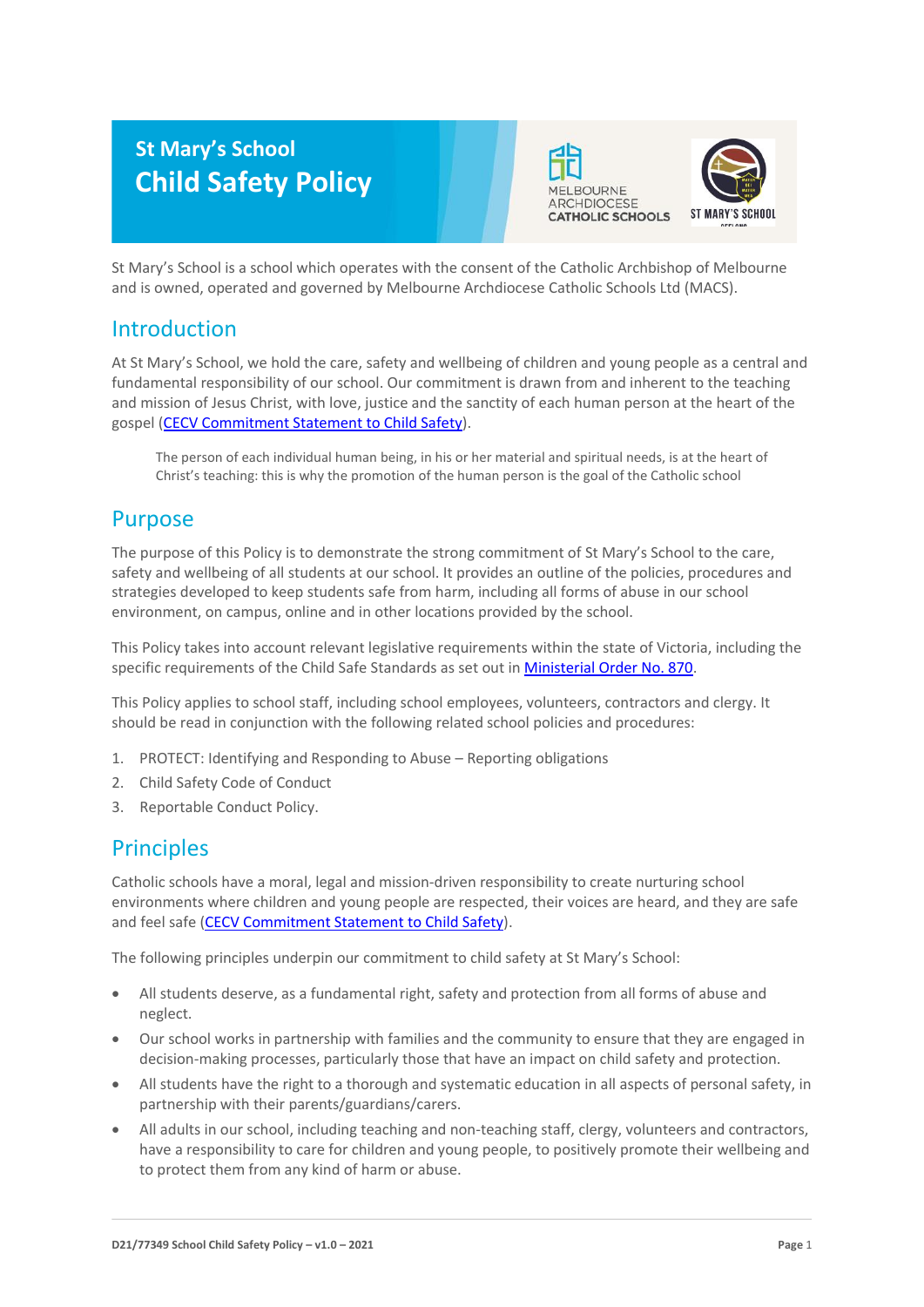- The policies, guidelines and codes of conduct for the care, wellbeing and protection of students are based on honest, respectful and trusting relationships between adults and children and young people.
- Policies and practices demonstrate compliance with legislative requirements and cooperation with the Church, governments, the police and human services agencies.
- All persons involved in situations where harm is suspected or disclosed must be treated with sensitivity, dignity and respect.
- Staff, clergy, volunteers, contractors, parents and students should feel free to raise concerns about child safety, knowing these will be taken seriously by school leadership.
- Appropriate confidentiality will be maintained, with information being provided to those who have a right or a need to be informed, either legally (including under legislated information sharing schemes being Child Information Sharing Scheme (CISS) or Family Violence Information Sharing Scheme (FVISS)) or pastorally.

## **Definitions**

**Child** means a child enrolled as a student at the school.

**Child abuse** includes:

- (a) any act committed against a child involving:
	- (i) a sexual offence
	- (ii) an offence under section 49B(2) of the *Crimes Act 1958* (grooming)
- (b) the infliction, on a child, of:
	- (i) physical violence
	- (ii) serious emotional or psychological harm
- (c) serious neglect of a child [\(Ministerial Order No. 870\)](http://www.gazette.vic.gov.au/gazette/Gazettes2016/GG2016S002.pdf).

**Child safety** encompasses matters related to protecting all children from child abuse, managing the risk of child abuse, providing support to a child at risk of child abuse, and responding to incidents or allegations of child abuse [\(Ministerial Order No. 870\)](http://www.gazette.vic.gov.au/gazette/Gazettes2016/GG2016S002.pdf).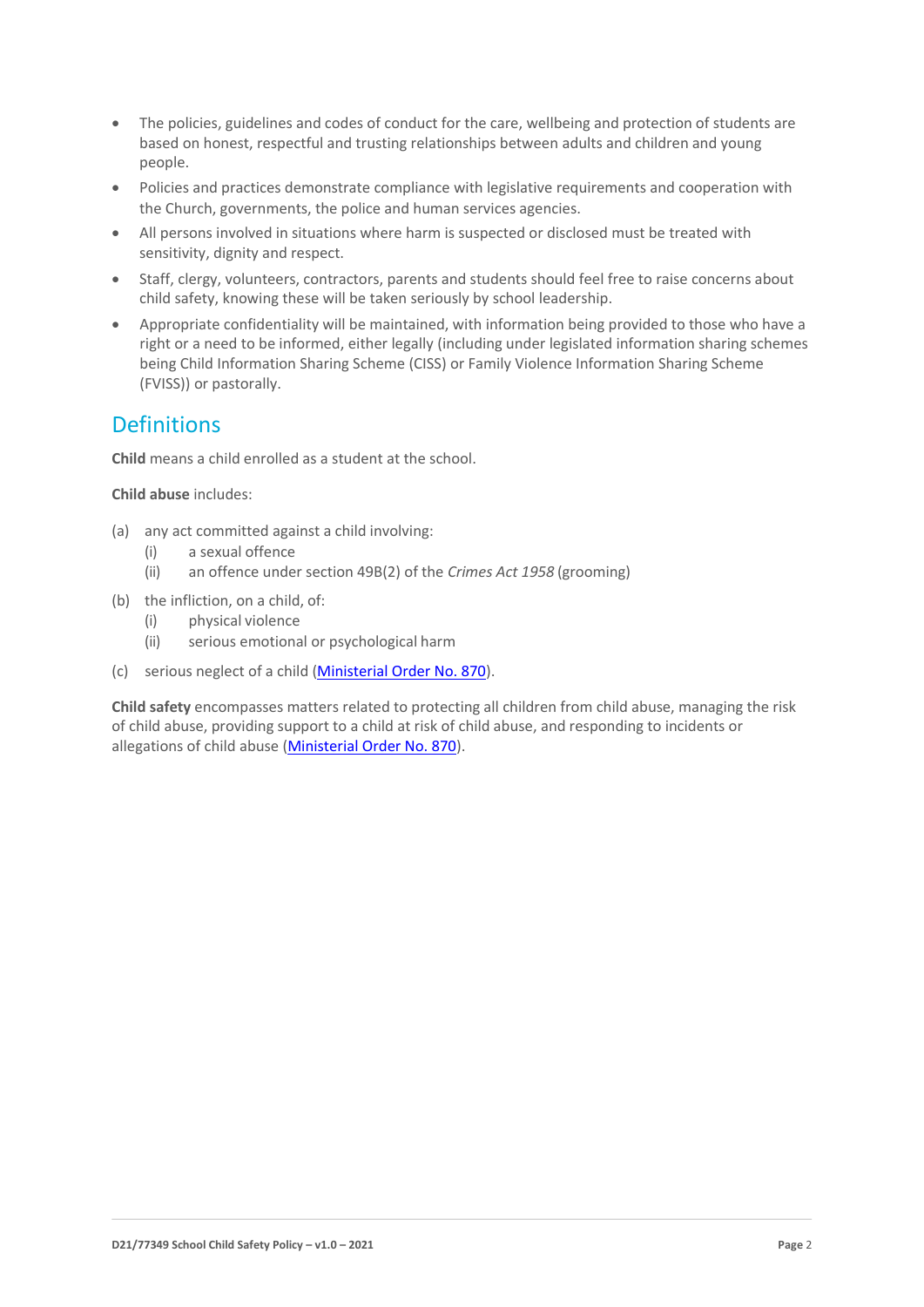**Child neglect** includes a failure to provide the child with an adequate standard of nutrition, medical care, clothing, shelter or supervision to the extent that the health and physical development of the child is significantly impaired or placed at serious risk [\(PROTECT: Identifying and responding to all forms of abuse](http://www.cecv.catholic.edu.au/getmedia/ebe135a4-d1b3-48a0-81fe-50d4fc451bcd/Identifying-and-Responding-to-All-Forms-of-Abuse.aspx#page%3D27)  [in Victorian schools\)](http://www.cecv.catholic.edu.au/getmedia/ebe135a4-d1b3-48a0-81fe-50d4fc451bcd/Identifying-and-Responding-to-All-Forms-of-Abuse.aspx#page%3D27).

**Child physical abuse** generally consists of any non-accidental infliction of physical violence on a child by any person [\(PROTECT: Identifying and responding to all forms of abuse in Victorian schools\)](https://www.cecv.catholic.edu.au/getmedia/ebe135a4-d1b3-48a0-81fe-50d4fc451bcd/Identifying-and-Responding-to-All-Forms-of-Abuse.aspx#page%3D15).

**Child sexual abuse** is when a person uses power or authority over a child to involve them in sexual activity. It can include a wide range of sexual activity and does not always involve physical contact or force [\(PROTECT: Identifying and responding to all forms of abuse in Victorian schools\)](https://www.cecv.catholic.edu.au/getmedia/ebe135a4-d1b3-48a0-81fe-50d4fc451bcd/Identifying-and-Responding-to-All-Forms-of-Abuse.aspx#page%3D17).

**Emotional child abuse** occurs when a child is repeatedly rejected, isolated or frightened by threats, or by witnessing family violence [\(PROTECT: Identifying and responding to all forms of abuse in Victorian schools\)](https://www.cecv.catholic.edu.au/getmedia/ebe135a4-d1b3-48a0-81fe-50d4fc451bcd/Identifying-and-Responding-to-All-Forms-of-Abuse.aspx#page%3D26).

**Grooming** is when a person engages in predatory conduct to prepare a child for sexual activity at a later date. It can include communication and/or attempting to befriend or establish a relationship or other emotional connection with the child or their parent/carer [\(PROTECT: Identifying and responding to all](https://www.cecv.catholic.edu.au/getmedia/ebe135a4-d1b3-48a0-81fe-50d4fc451bcd/Identifying-and-Responding-to-All-Forms-of-Abuse.aspx#page%3D20)  [forms of abuse in Victorian schools\)](https://www.cecv.catholic.edu.au/getmedia/ebe135a4-d1b3-48a0-81fe-50d4fc451bcd/Identifying-and-Responding-to-All-Forms-of-Abuse.aspx#page%3D20).

**Mandatory reporting:** The legal requirement under the *Children, Youth and Families Act 2005* (Vic.) to protect children from harm relating to physical and sexual abuse. The Principal, registered teachers and early childhood teachers, school counsellors, religious clergy, medical practitioners and nurses at a school are mandatory reporters under this Act [\(PROTECT: Identifying and responding to all forms of abuse in](http://www.cecv.catholic.edu.au/getmedia/ebe135a4-d1b3-48a0-81fe-50d4fc451bcd/Identifying-and-Responding-to-All-Forms-of-Abuse.aspx#page%3D8)  [Victorian schools\)](http://www.cecv.catholic.edu.au/getmedia/ebe135a4-d1b3-48a0-81fe-50d4fc451bcd/Identifying-and-Responding-to-All-Forms-of-Abuse.aspx#page%3D8).

**Reasonable belief – mandatory reporting:** When school staff are concerned about the safety and wellbeing of a child or young person, they must assess that concern to determine if a report should be made to the relevant agency. This process of considering all relevant information and observations is known as forming a reasonable belief. A 'reasonable belief' or a 'belief on reasonable grounds' is not the same as having proof, but is more than mere rumour or speculation. A reasonable belief is formed if a reasonable person in the same position would have formed the belief on the same grounds [\(PROTECT:](http://www.cecv.catholic.edu.au/getmedia/ebe135a4-d1b3-48a0-81fe-50d4fc451bcd/Identifying-and-Responding-to-All-Forms-of-Abuse.aspx#page%3D35)  [Identifying and responding to all forms of abuse in Victorian schools\)](http://www.cecv.catholic.edu.au/getmedia/ebe135a4-d1b3-48a0-81fe-50d4fc451bcd/Identifying-and-Responding-to-All-Forms-of-Abuse.aspx#page%3D35).

**Reasonable belief – reportable conduct scheme:** When a person has a reasonable belief that a worker/volunteer has committed reportable conduct or misconduct that may involve reportable conduct. A reasonable belief is more than suspicion and there must be some objective basis for the belief. It does not necessitate proof or require certainty.

NOTE: the difference between the reasonable belief definitions under mandatory reporting and the reportable conduct scheme is the category of persons who are required to, or can, form the reasonable belief which forms the basis for a report.

**Reportable conduct:** Five types of reportable conduct are listed in the *Child Wellbeing and Safety Act 2005* (Vic.) (as amended by the *Children Legislation Amendment (Reportable Conduct) Act 2017*). These include:

- 1. sexual offences (against, with or in the presence of a child)
- 2. sexual misconduct (against, with or in the presence of a child)
- 3. physical violence (against, with or in the presence of a child)
- 4. behaviour that is likely to cause significant emotional or psychological harm
- 5. significant neglect.

**School environment** means any physical or virtual place made available or authorised by the school governing authority for use by a child during or outside school hours, including: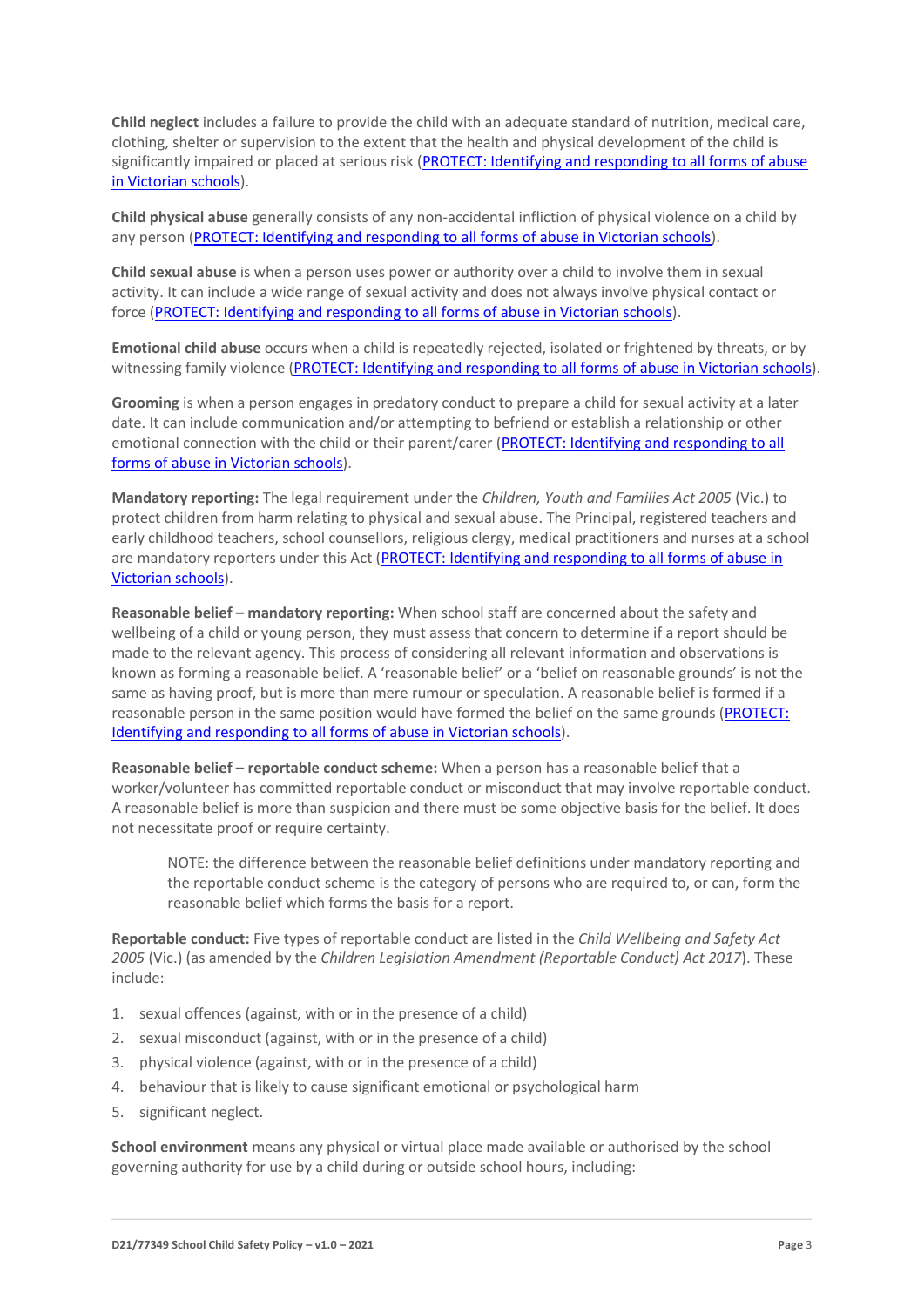- a campus of the school
- online school environments (including email and intranet systems)
- other locations provided by the school for a child's use (including, without limitation, locations used for school camps, sporting events, excursions, competitions and other events) (Ministerial Order No. [870\)](http://www.gazette.vic.gov.au/gazette/Gazettes2016/GG2016S002.pdf).

**School staff** means an individual working in a school environment who is:

- directly engaged or employed by a school governing authority
- a volunteer or a contracted service provider (whether or not a body corporate or any other person is an intermediary)
- a minister of religio[n \(Ministerial Order No. 870\)](http://www.gazette.vic.gov.au/gazette/Gazettes2016/GG2016S002.pdf).

# Policy commitments

All students enrolled at St Mary's School have the right to feel safe and be safe. The wellbeing of children in our care will always be our first priority and we do not and will not tolerate child abuse. We aim to create a child-safe and child-friendly environment where children are free to enjoy life to the full without any concern for their safety. There is particular attention paid to the most vulnerable children, including Aboriginal and Torres Strait Islander children, children from culturally and/or linguistically diverse backgrounds, and children with a disability.

### **Our commitment to our students**

- We commit to the safety and wellbeing of all children and young people enrolled in our school.
- We commit to providing children and young people with positive and nurturing experiences.
- We commit to listening to children and young people, and empowering them by taking their views seriously and addressing any concerns that they raise with us.
- We commit to taking action to ensure that children and young people are protected from abuse or harm.
- We commit to teaching children and young people the necessary skills and knowledge to understand and maintain their personal safety and wellbeing.
- We commit to seeking input and feedback from students regarding the creation of a safe school environment.

### **Our commitment to parents, guardians and carers**

- We commit to communicating honestly and openly with parents, guardians and carers about the wellbeing and safety of their children.
- We commit to engaging with, and listening to, the views of parents, guardians and carers about our child safety practice, policies and procedures.
- We commit to transparency in our decision-making with parents, guardians and carers where it will not compromise the safety of children or young people.
- We commit to acknowledging the cultural diversity of students and families, and being sensitive to how this may impact on student safety issues.
- We commit to continuously reviewing and improving our systems to protect children from abuse.

## **Our commitment to our school staff (school employees, volunteers, contractors and clergy)**

• We commit to providing all St Mary's School staff with the necessary support to enable them to fulfil their roles. This will include regular and appropriate learning opportunities.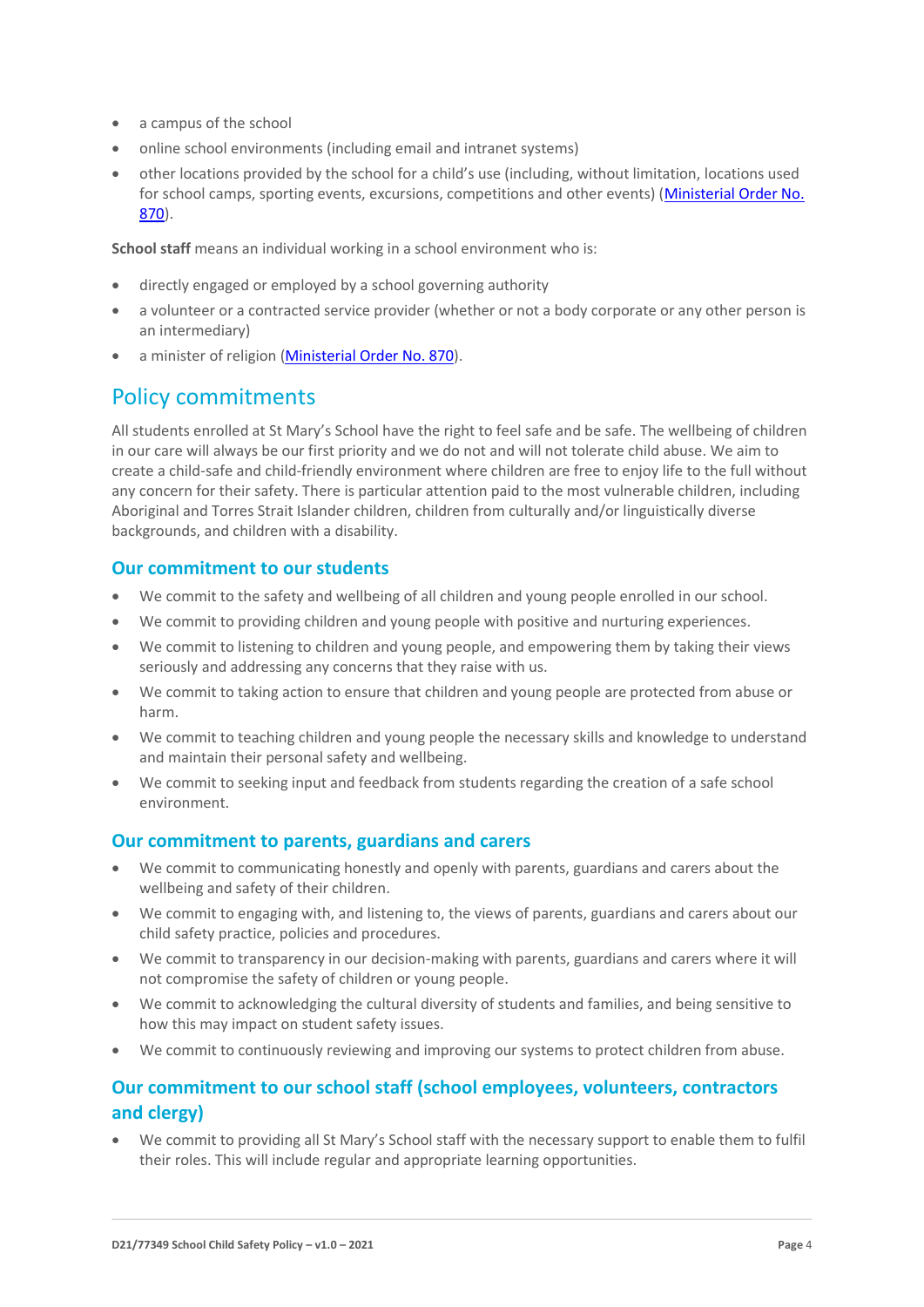- We commit to providing regular opportunities to clarify and confirm policy and procedures in relation to child safety, and young people's protection and wellbeing. This will include annual training in the principles and intent of the Child Safety Policy and Child Safety Code of Conduct, and staff responsibilities to report concerns.
- We commit to listening to all concerns voiced by St Mary's School staff, clergy, volunteers and contractors about keeping children and young people safe from harm.
- We commit to providing opportunities for St Mary's School, school employees, volunteers, contractors and clergy to receive formal debriefing and counselling arising from incidents of the abuse of a child or young person.

# Responsibilities and organisational arrangements

Everyone employed or volunteering at St Mary's School has a responsibility to understand the important and specific role they play individually and collectively to ensure that the wellbeing and safety of all students is at the forefront of all they do and every decision they make [\(CECV Commitment Statement to](https://www.cecv.catholic.edu.au/getmedia/b5d43278-51b9-4704-b45a-f14e50546a70/Commitment-Statement-A4.aspx)  [Child Safety\)](https://www.cecv.catholic.edu.au/getmedia/b5d43278-51b9-4704-b45a-f14e50546a70/Commitment-Statement-A4.aspx).

The school has allocated roles and responsibilities for child safety as follows:

*Principal – Annice Lappin*

*Deputy Principal – Marie Monea*

*Religious Education Leader / Enhancement Teacher – Bridgette Henderson*

*Child Safety Officer/Lead – Bernadette Hellard (Learning Diversity Leader/Student Wellbeing Leader)*

*Classroom Teacher – Jack Flynn-French*

## **Guide to responsibilities of school leadership**

The Principal, the school governing authority and school leaders at St Mary's School recognise their particular responsibility to ensure the development of preventative and proactive strategies that promote a culture of openness, awareness of and shared responsibility for child safety. Responsibilities include:

- creating an environment for children and young people to be safe and to feel safe
- upholding high principles and standards for all staff, clergy, volunteers and contractors
- promoting models of behaviour between adults and children and young people based on mutual respect and consideration
- ensuring thorough and rigorous practices are applied in the recruitment, screening and ongoing professional learning of staff
- ensuring that school personnel have regular and appropriate learning to develop their knowledge of, openness to and ability to address child safety matters
- providing regular opportunities to clarify and confirm legislative obligations, policy and procedures in relation to children and young people's protection and wellbeing
- ensuring the school meets the specific requirements of the Victorian Child Safe Standards as set out in [Ministerial Order No. 870](http://www.gazette.vic.gov.au/gazette/Gazettes2016/GG2016S002.pdf)
- ensuring the school takes specific action to protect children from abuse in line with the three new criminal offences introduced under the *Crimes Act 1958* (Vic.) and in line wit[h PROTECT: Identifying](http://www.cecv.catholic.edu.au/getmedia/ebe135a4-d1b3-48a0-81fe-50d4fc451bcd/Identifying-and-Responding-to-All-Forms-of-Abuse.aspx)  [and responding to all forms of abuse in Victorian schools](http://www.cecv.catholic.edu.au/getmedia/ebe135a4-d1b3-48a0-81fe-50d4fc451bcd/Identifying-and-Responding-to-All-Forms-of-Abuse.aspx)
- ensuring the school understands and reports all matters that may constitute reportable conduct under the Reportable Conduct Scheme and in accordance with the School's reportable conduct policy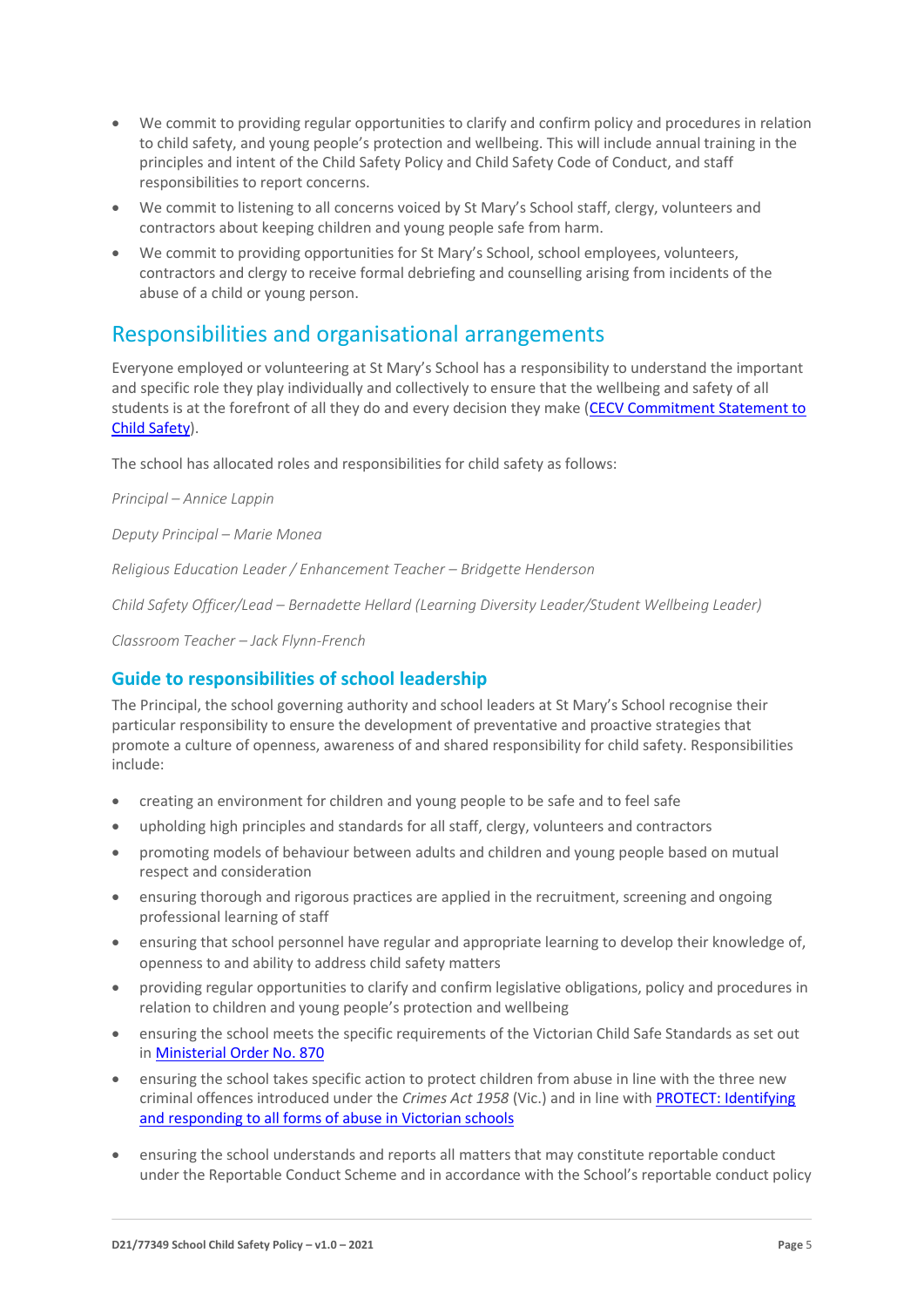• sharing information under legislated information sharing schemes (CISS and FVISS) I accordance with the school's prescribed role as an ISE.

### **Guide to responsibilities of school staff**

Responsibilities of school staff (school employees, volunteers, contractors and clergy) include:

- treating children and young people with dignity and respect, acting with propriety, providing a duty of care, and protecting children and young people in their care
- following the legislative and internal school policies, procedures and processes in the course of their work, if they form a reasonable belief that a child or young person has been or is being abused or neglected
- providing a physically and psychologically safe environment where the wellbeing of children and young people is nurtured
- undertaking regular training and education in order to understand their individual responsibilities in relation to child safety, and the wellbeing of children and young people
- assisting children and young people to develop positive, responsible and caring attitudes and behaviours which recognise the rights of all people to be safe and free from abuse
- following the school's Child Safety Code of Conduct.

### **Organisational arrangements**

The Principal has the overall leadership role in monitoring and responding to the policy, procedures and practices for child safety in St Mary's School in accordance with this Policy.

We have appointed a Child Safety Lead/Officer and the role description is available in the staff handbook:

- The Child Safety Team assists the Principal.
- The Child Safety Team works in identifying and mitigating risks in child safety.
- The Child Safety Team also supports the Principal to monitor implementation of school policies, procedures and practices and to identify professional learning.

St Mary's School website and newsletter will provide information to keep parents and carers informed of child safety commitments, procedures and arrangements.

# Expectation of our school staff – Child Safety Code of Conduct

At St Mary's School, we expect school employees, volunteers, contractors and clergy to proactively ensure the safety of students at all times and to take appropriate action if there are concerns about the safety of any child at the school. All school staff must remain familiar with the relevant laws, the code of conduct, and policies and procedures in relation to child protection, and comply with all requirements. We have developed a **Child Safety Code of Conduct**, which recognises the critical role that school staff play in protecting the students in our care and establishes clear expectations of school employees, volunteers, contractors and clergy for appropriate behaviour with children in order to safeguard them against abuse and/or neglect.

Our Code also protects school staff through clarification of acceptable and unacceptable behaviour.

## Student safety and participation

At St Mary's School, we actively encourage all students to openly express their views and feel comfortable about giving voice to the things that are important to them.

We teach students about what they can do if they feel unsafe and enable them to understand, identify, discuss and report their concerns. We listen to and act on any concerns students, or their parents or carers, raise with us.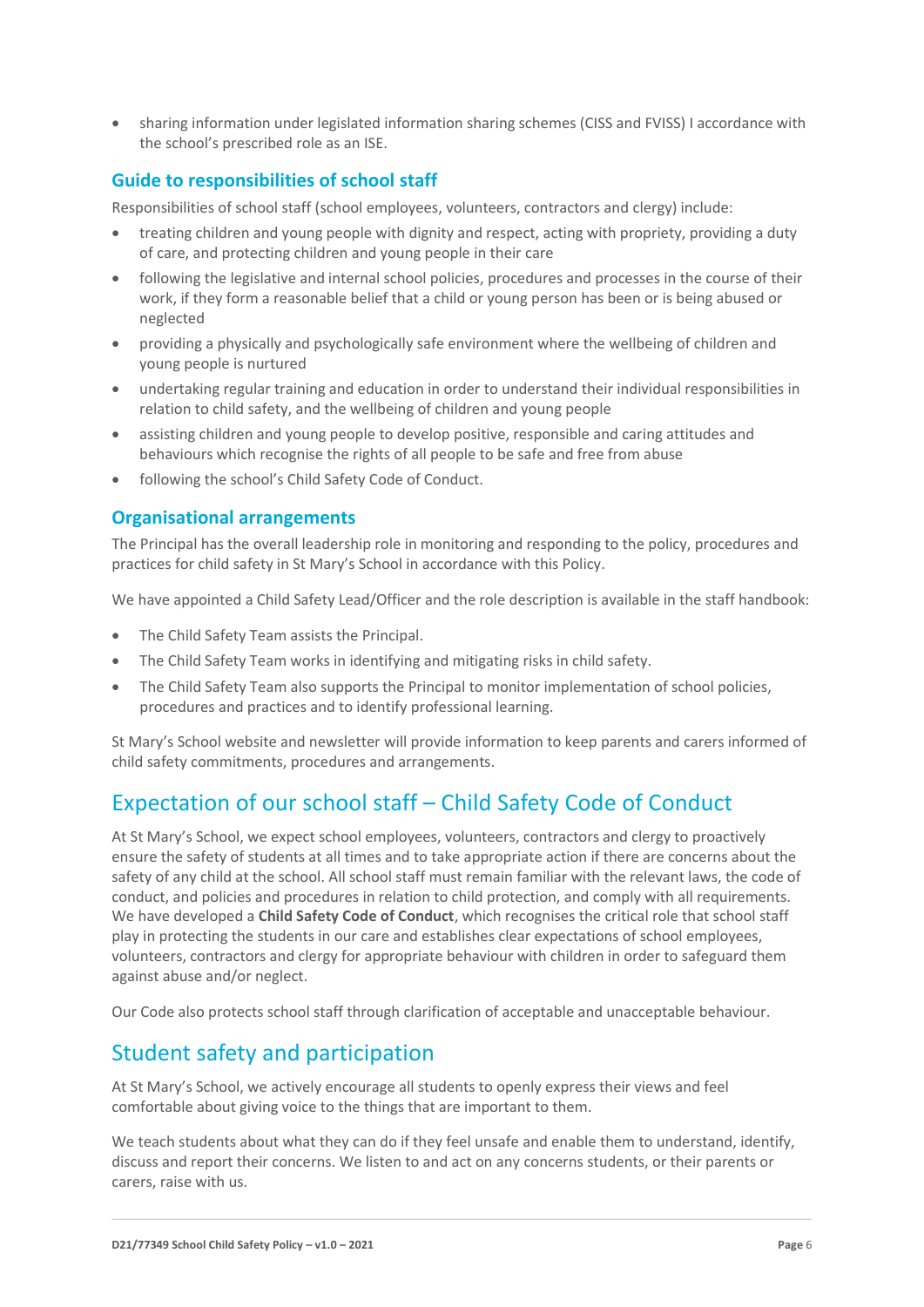The curriculum design integrates appropriate knowledge and skills to enhance students' understanding of being safe. Teaching and learning strategies that acknowledge and support student agency and voice are implemented.

We have developed appropriate education about:

- standards of behaviour for students attending our school
- healthy and respectful relationships (including sexuality)
- resilience
- child abuse awareness and prevention.

# Reporting and responding

Our school records any child safety complaints, disclosures or breaches of the Child Safety Code of Conduct, and stores the records in accordance with security and privacy requirements. Our school complies with legal obligations that relate to managing the risk of child abuse under the *Children, Youth and Families Act 2005* (Vic.), the *Crimes Act 1958* (Vic.), the *Child Wellbeing and Safety Act 2005* (Vic.) and the recommendations of the *[Betrayal of Trust](http://www.parliament.vic.gov.au/fcdc/article/1788)* report.

Child protection reporting obligations fall under separate pieces of legislation with differing reporting requirements.

Our school's **PROTECT: Identifying and Responding to Abuse – Reporting obligations**, updated on 20 October 2021, sets out the actions required under the relevant legislation when there is a reasonable belief that a child at our school is in need of protection or a criminal offence has been committed, and provides guidance and procedures on how to make a report.

Our policy assists staff, volunteers and families to:

- identify the indicators of a child or young person who may be in need of protection
- understand how a reasonable belief is formed under the reportable conduct scheme as well as mandatory reporting
- make a report of a child or young person who may be in need of protection
- comply with mandatory reporting obligations under child protection law, and their legal obligations relating to child abuse and grooming under criminal law
- comply with reporting obligations under the reportable conduct scheme including obligations to report and investigate allegations of reportable conduct.

Our school has also established additional internal procedures and processes to help ensure that appropriate action is taken to respond to concerns about the wellbeing and/or safety of a student.

Our school is a prescribed Information Sharing Entity (ISE) meaning that, where legislated requirements are met, it is able to share confidential information with other ISEs to promote child wellbeing or safety under the CISS or FVISS.

At St Mary's School, if any member of our school community has concerns for a child's safety they need to discuss, they can notify the school Principal, the Deputy Principal or the designated Child Safety Lead/Officer, Mrs Bernadette Hellard.

If the Principal, Deputy Principal or Child Safety Lead/Officer is not available, then it should be discussed with a member of the school leadership team. Alternatively, any member of the school community may report directly to the responsible authority.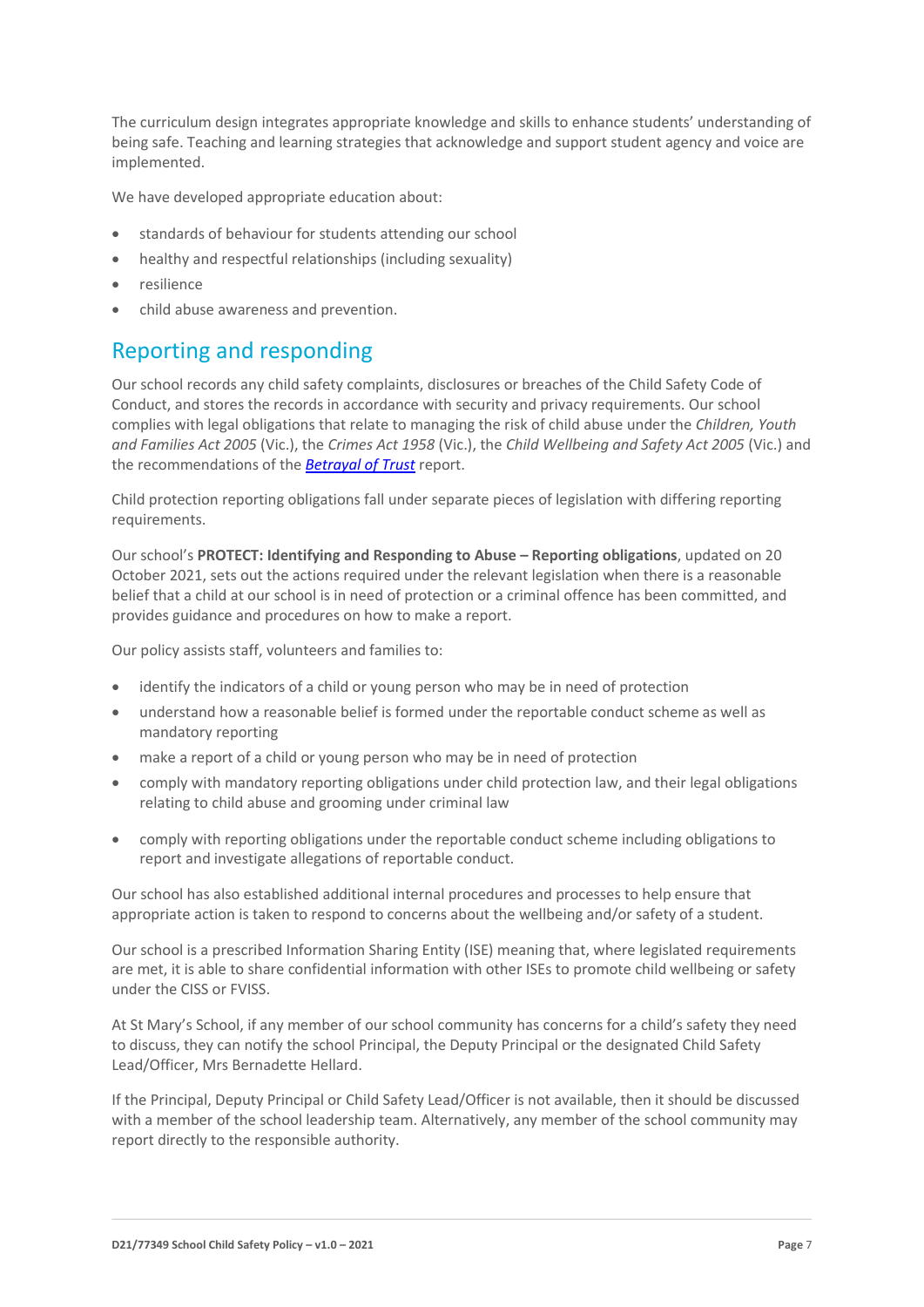The staff member, supported by the Principal or designated Child Safety Officer will follow the step-bystep guide to making a report as outlined in the Four Critical Actions for Schools: Responding to Incidents, [Disclosures and Suspicions of Child Abuse.](https://www.education.vic.gov.au/Documents/about/programs/health/protect/FourCriticalActions_ChildAbuse.pdf)

# Screening and recruitment of school staff

St Mary's School will apply thorough and rigorous screening processes in the recruitment of employees and volunteers involved in child-connected work. Our commitment to child safety and our screening requirements are included in all advertisements for such employee, contractor and volunteer positions, and all applicants are provided with copies of the school's Child Safety Code of Conduct and the Child Safety Policy.

Each job description for staff involved in child-connected work has a clear statement that sets out the requirements, duties and responsibilities regarding child safety for those in that role and the occupant's essential qualifications, experience and attributes in relation to child safety and wellbeing.

When recruiting and selecting employees, contractors and volunteers involved in child-connected work, we make all reasonable efforts to gather, verify and record the following information about any person we propose to engage:

- confirm the applicant's Working with Children Check and National Police Check status and/or professional registration (as relevant)
- obtain proof of personal identity and any professional or other qualifications
- verify the applicant's history of work involving children
- obtain references that address the applicant's suitability for the job and working with children.

We will also ensure that appropriate supervision or support arrangements are in place in relation to the induction of new school staff into the school's policies, codes, practices and procedures governing child safety and child-connected work.

We have procedures and processes for monitoring and assessing the continuing suitability of school staff to work with children, including regular reviews of the status of Working with Children Checks and staff professional registration requirements such as Victorian Institute of Teaching (VIT) registration.

St Mary's School implements the following CECV guidelines:

- *Guidelines on the Employment of Staff in Catholic Schools*
- *Guidelines on the Engagement of Volunteers in Catholic Schools*
- *Guidelines on the Engagement of Contractors in Catholic Schools*
- *NDIS/External Providers: Guidelines for Schools*.

# Child safety – education and training for school staff

St Mary's School provides employees, volunteers and clergy with regular and appropriate opportunities to develop their knowledge of, openness to and ability to address child safety matters. This includes induction, ongoing training and professional learning to ensure that everyone understands their professional and legal obligations and responsibilities, and the procedures for reporting suspicion of child abuse and neglect.

At least annually, our professional learning and training addresses:

- staff's individual and collective obligations and responsibilities for managing the risk of child abuse
- child abuse risks in the school environment
- the reportable conduct scheme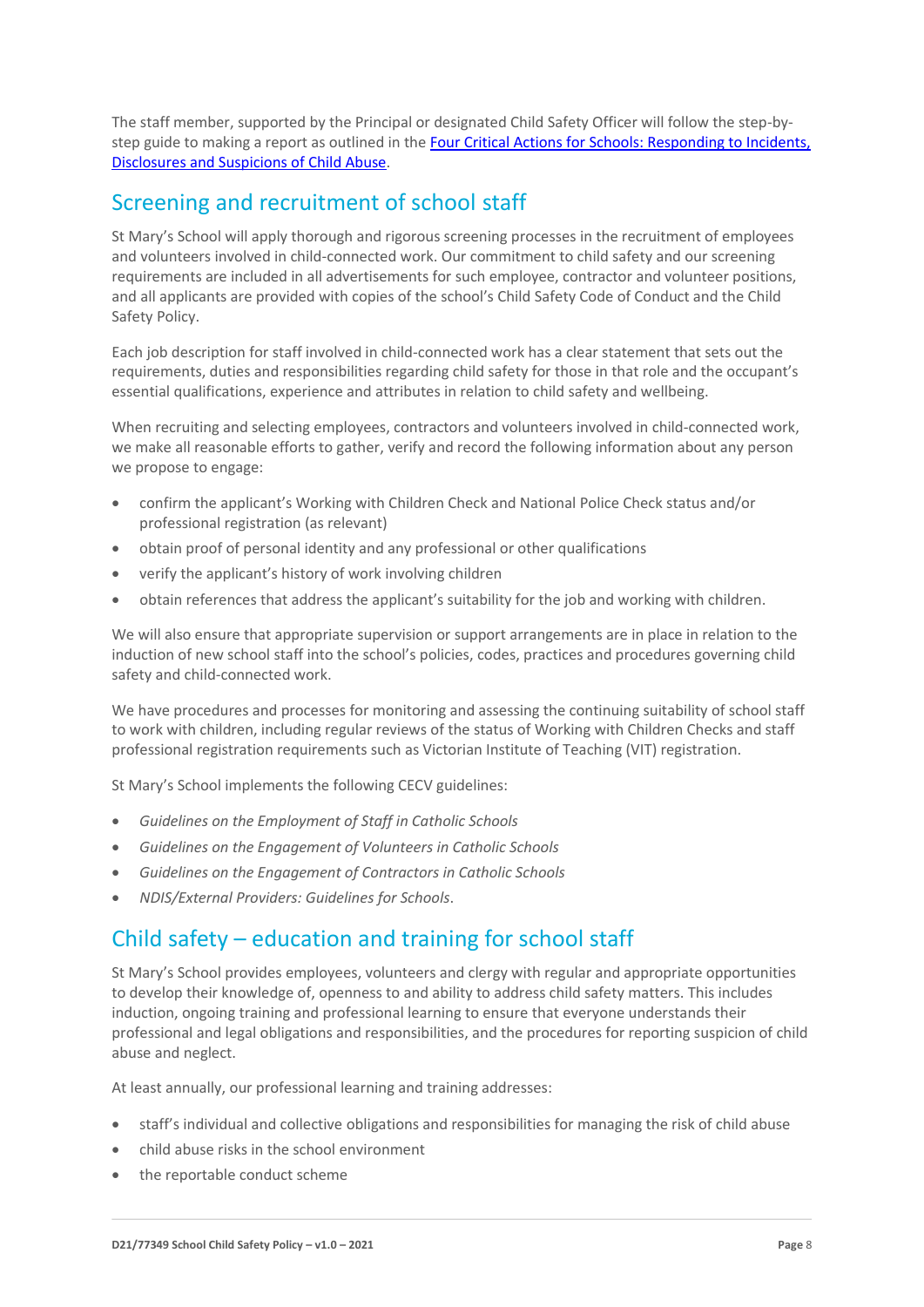• our school's current child safety standards.

St Mary's School provides new employees and volunteers with an induction program, where information about our child safety policy, processes and protocols are addressed, including related professional learning and training arrangements.

## Risk management

At St Mary's School, we are committed to proactively and systematically identifying and assessing risks to student safety across our whole school environment, and reducing or eliminating (where possible) all potential sources of harm. We document, implement, monitor and periodically review our risk management strategies for child safety, and ensure that the strategies change as needed and as new risks arise.

Every staff meeting includes a Child Safety item to address, identify and manage risks.

## Relevant legislation

- *Children, Youth and Families Act 2005* (Vic.)
- *Child Wellbeing and Safety Act 2005* (Vic.)
- *Worker Screening Act 2020* (Vic.)
- *Education and Training Reform Act 2006* (Vic.)
- *Education and Training Reform Regulations 2017* (Vic.)
- *Equal Opportunity Act 2010* (Vic.)
- *Privacy Act 1988* (Cth)
- *Crimes Act 1958* (Vic.) Three new criminal offences have been introduced under this Act:
- 1. [Failure to disclose offence:](https://www.justice.vic.gov.au/safer-communities/protecting-children-and-families/failure-to-disclose-offence#%3A~%3Atext%3DIn%202014%2C%20the%20law%20in%20Victoria%20was%20changed%2Coffended%20against%20a%20child%20under%2016%20in%20Victoria) Any adult who forms a reasonable belief that a sexual offence has been committed by an adult against a child under 16 has an obligation to report that information to police. Failure to disclose the information to police is a criminal offence.
- 2. [Failure to protect offence:](https://www.justice.vic.gov.au/safer-communities/protecting-children-and-families/failure-to-protect-a-new-criminal-offence-to#%3A~%3Atext%3DFailure%20to%20protect%3A%20a%20new%20criminal%20offence%20to%2Cfrom%20sexual%20abuse%20and%20exposure%20to%20sexual%20offenders) This offence will apply where there is a substantial risk that a child under the age of 16 under the care, supervision or authority of a relevant organisation will become a victim of a sexual offence committed by an adult associated with that organisation. A person in a position of authority in the organisation will commit the offence if they know of the risk of abuse and have the power or responsibility to reduce or remove the risk, but negligently fail to do so.
- 3. [Grooming offence:](https://www.justice.vic.gov.au/safer-communities/protecting-children-and-families/grooming-offence) This offence targets predatory conduct designed to facilitate later sexual activity with a child. Grooming can be conducted in person or online, for example via interaction through social media, web forums and emails.

# Related policies

#### **Catholic Education Commission of Victoria Ltd (CECV) guidelines**

- [CECV Guidelines on the Employment of Staff in Catholic Schools](https://www.cecv.catholic.edu.au/getmedia/0393d7fb-2fb9-4e48-a05e-56b703dd62eb/Employment-Guidelines.aspx)
- [CECV Guidelines on the Engagement of Volunteers in Catholic Schools](https://www.cecv.catholic.edu.au/Media-Files/IR/Policies-Guidelines/Volunteers/Guidelines-on-the-Engagement-of-Volunteers.aspx)
- [CECV Guidelines on the Engagement of Contractors in Catholic Schools](https://www.cecv.catholic.edu.au/Media-Files/IR/Policies-Guidelines/Staff,-Contractors,-Volunteers/Contractor-Guidelines.aspx)
- [CECV NDIS/External Providers: Guidelines for Schools](https://www.cecv.catholic.edu.au/getmedia/cec12bdf-5e03-4d3a-ac47-504fe084f415/NDIS-External-Providers-Guidelines.aspx?ext=.pdf)
- [CECV Positive Behaviour Guidelines](https://www.cecv.catholic.edu.au/getmedia/bc1d235d-9a98-4bb4-b3ac-84b50fa7c639/CECV-Positive-Behaviour-Guidelines_FINAL2.aspx?ext=.pdf)